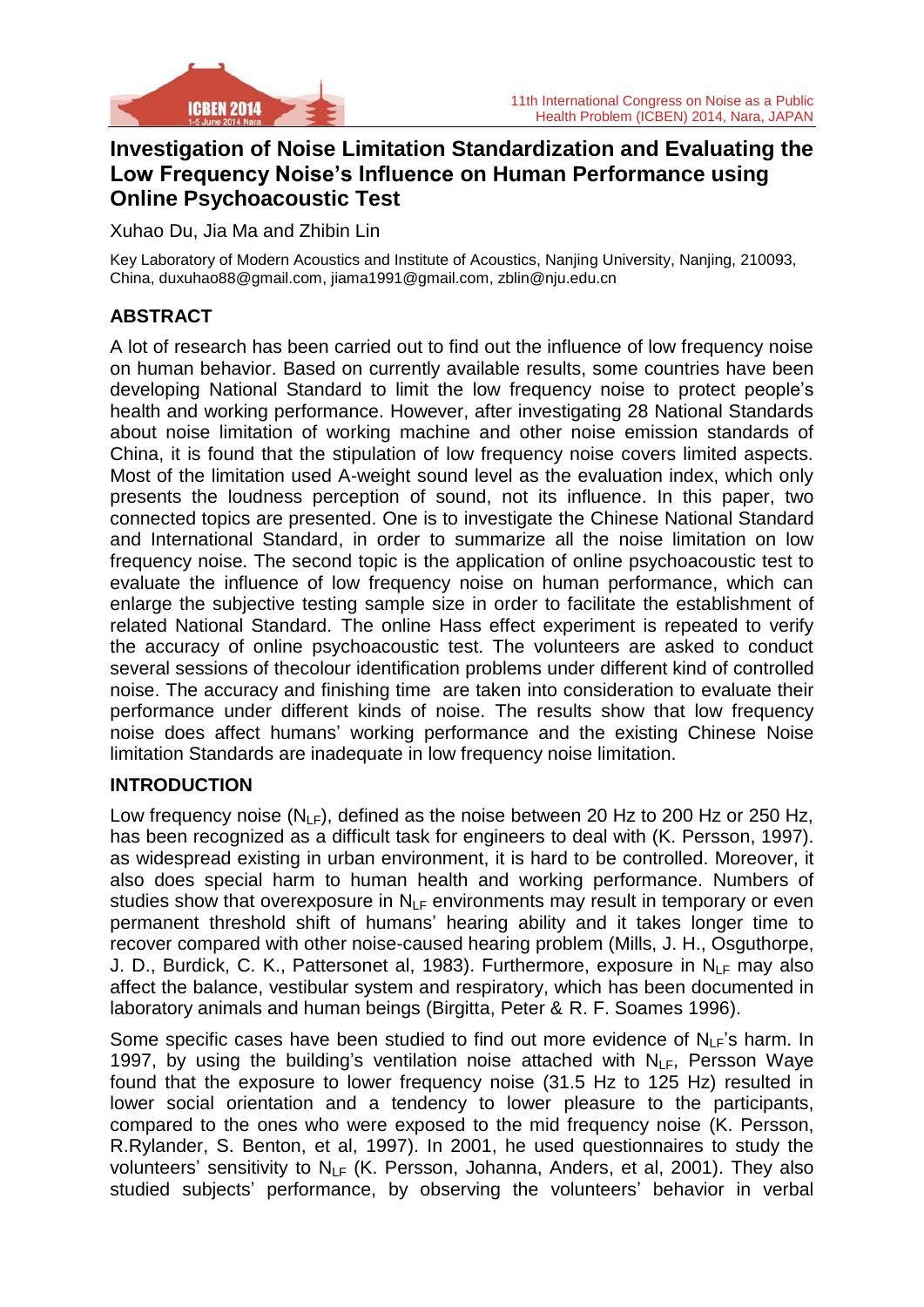grammatical reasoning task under different background noise. In this research, the subjects reflected a higher degree of annoyance and their working capacity was impaired when they worked under conditions of  $N_{\text{LE}}$ .

In 2004, a study of a German man's long-time exposure in  $N_{LF}$  was conducted by J Feldman (J Feldmann, FA Pitten, 2004). In this case, the  $N_{LF}$  was generated by the heating plant. Although the noise measurement report told that the noise in his house meets their national standard, DIN 45680 and DIN 4150, both physiological and psychological effects occurred on the man. Increasing intensity like indisposition, decreasing in performance, sleeping disturbance, suffering headache, ear pressure, crawl paresthesia or shortness of breath are all his symptom. It indicates that the noise emission standard with limiting values of loudness are unable to protect human beings from the harm of  $N_{LF}$ .

Actually, this is not the only case that the noise meets the standard while people still feel annoyed.  $N_{LF}$  may partly contributes to this phenomenon. People noticed that  $N_{LF}$  will do particular harm to human beings 70 years ago. Effort was taken far more on linear sound pressure level (L<sub>s,L</sub>). In 1949, Beranek proposed the A-weight curve and A-weight sound pressure level ( $L_{s,A}$ ), which has been made into standard as the noise emmission limitation. In 1981, Blazier studied more than 200 rooms on its noise.The data was used to make the room cretiria (RC) curve, which has been adapted as the design standard (Blazier, 1981). The product of its relative research, like noise criteria curve (NC) and noise rating curve (NR), has also become the national and international standard. According to the investigation of Chinese National Standard (GB) and some other national standards,  $N_{LF}$  standard is limited indeed.  $L_{s,A}$  has been pointed out in many studies that it is inefficient to predict the annoyance and harm to human beings (Leventhall, G. 2004). Moreover NR and NC criteria also underestimate the influence of  $N_{LF}$  (Leventhall, G., Pelmear, P., & Benton, S, 2003). In other words, the attention to influence of  $N_{LF}$  is being underestimated and the existing standard is not comprehensive enough.

In this paper, some national and international standards for noise emission will be investigated to show the limitation of application of  $N_{LF}$  around the world. The online psychoacoustic test was conducted to investigate the influence of  $N_{LF}$  to people's performance by computational methods, in order to provide reference to the revision of related standards.

#### **THE INVESTIGATION ABOUT THE LOW FREQUENCY NOISE LIMITS STANDARD AROUND THE WORLD**

As mentioned above, many standards adopt  $L_{s,A}$ , NC curves or their transformations to limit noise emission. Some of them have the limitation of  $N_{LF}$ . For example, the Polish N<sub>LF</sub> criteria proposed in 2001 covers 10 Hz to 250 Hz (Mirowska, M. 2001). In 1997, Germany published the German National Standard (DIN:45680) and gave the limitation from 8 Hz to 100 Hz. In Netherland, the  $N_{LF}$  limitation for outdoor environment was presented based on the average low frequency hearing thresholds for an otologically unselected population aged 50 – 60, its reference levels is the binaural hearing threshold for 10% of the population (Sloven, 2001). Moreover, Jakobsen proposed the Danish  $N_{\text{LE}}$  recommadation in 2001 (Jakobsen, 2001). For assessing the indoor  $N_{LF}$ , SOSFS 1997:7/E was presented as well (Socialstyrelsen-Sweden, 1996). In 2004, the Japanese Ministry of the Environment issued the *Guide to low frequency sound problem solution.*  $N_{LF}$  recommadation from 10 Hz to 80 Hz was given (The Japanese Ministry of the environment, 2004). The University of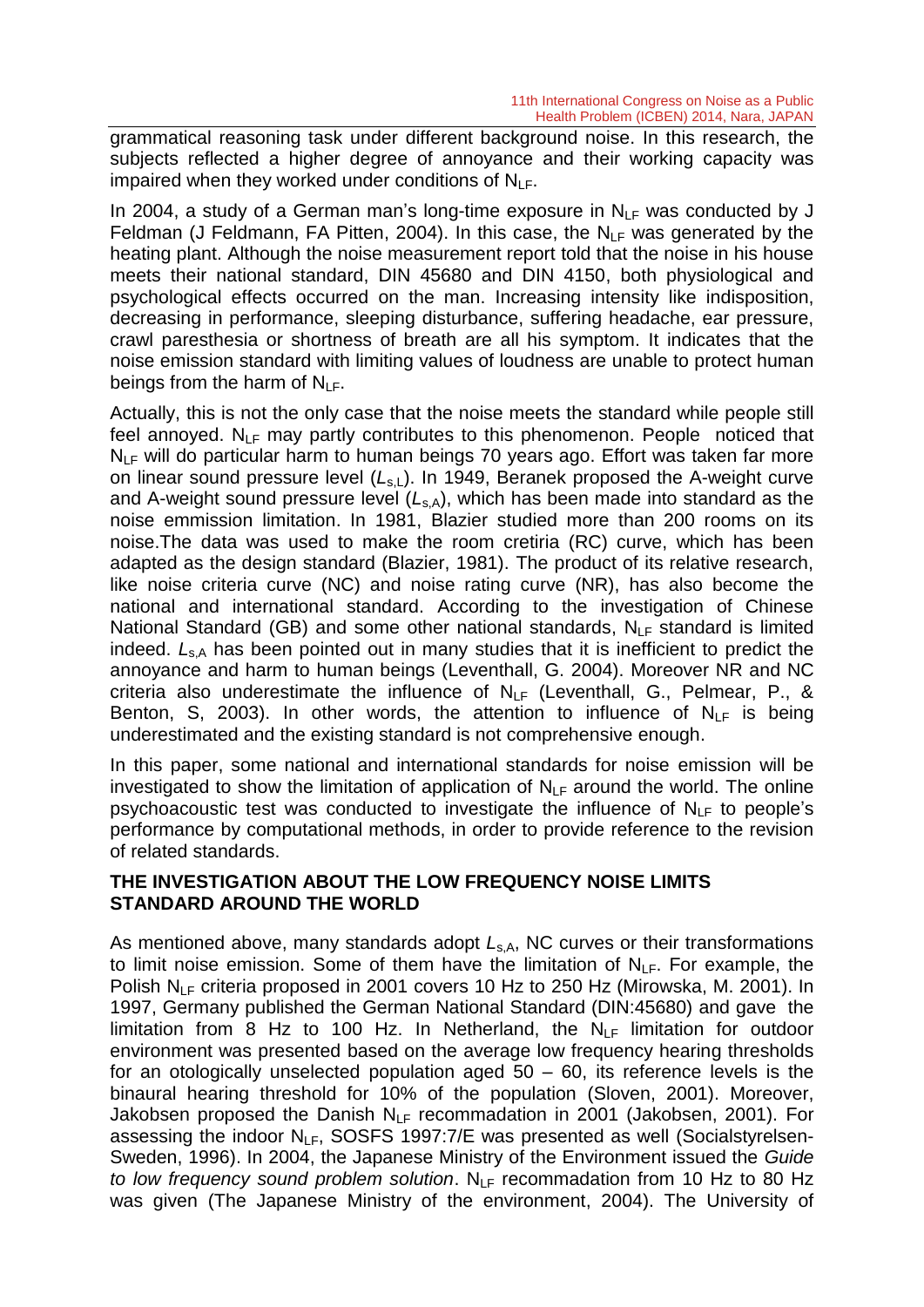Salford proposed a reference  $N_{LF}$  limitation from 10 Hz to 160 Hz in 2005 (A. Moorhouse, D. Waddington, and M. Adams. 2005). Table 1 gathers these limitations with the ISO hearing threshold. It also shows the curves of each country's national standards or recommendations.

| f                       | P(01) | G(97)    | N(01)         | D(01)             | S(96)                   | C(08) | A    | J(04) | B(05) | <b>ISO</b> |
|-------------------------|-------|----------|---------------|-------------------|-------------------------|-------|------|-------|-------|------------|
| (Hz)                    | (dB)  | (dB)     | (dB)          | (dB)              | (dB)                    | (dB)  | (dB) | (dB)  | (dB)  | (dB)       |
| 8                       |       | 103      |               |                   |                         |       |      |       |       |            |
| 10                      | 80.4  | 95       |               | 90.4              |                         |       |      | 92    | 92    |            |
| 12.5                    | 83.4  | 87       |               | 93.4              |                         |       |      | 88    | 87    |            |
| 16                      | 66.7  | 79       |               | 76.7              |                         |       |      | 83    | 83    |            |
| 20                      | 60.5  | 71       | 74            | 70.5              |                         |       |      | 76    | 74    | 74.3       |
| 25                      | 54.7  | 63       | 64            | 64.7              |                         |       |      | 70    | 64    | 65         |
| 31.5                    | 49.3  | 55.5     | 55            | 59.4              | 56                      | 69    |      | 64    | 56    | 56.3       |
| 40                      | 44.6  | 48       | 46            | 54.6              | 49                      |       |      | 57    | 49    | 48.4       |
| 50                      | 40.2  | 40.5     | 39            | 50.2              | 43                      |       |      | 52    | 43    | 41.7       |
| 63                      | 36.2  | 33.5     | 33            | 46.2              | 41.5                    | 51    |      | 47    | 42    | 35.5       |
| 80                      | 32.5  | 28       | 27            | 42.5              | 40                      |       |      | 41    | 40    | 29.8       |
| 100                     | 29.1  | 23.5     | 22            | 39.1              | 38                      |       |      |       | 38    | 25.1       |
| 125                     | 26.1  |          |               | 36.1              | 36                      | 39    |      |       | 36    | 20.7       |
| 160                     | 23.4  |          |               | 33.4              | 34                      |       |      |       | 34    | 16.8       |
| 200                     | 20.9  |          |               |                   | 32                      |       |      |       |       | 13.8       |
| 250                     | 18.6  |          |               |                   |                         | 30    |      |       |       | 11.2       |
| G: Germany<br>P: Poland |       |          | N: Netherland |                   | D: Denmark<br>S: Sweden |       |      |       |       |            |
| C: China<br>A: America  |       | J: Japan |               | <b>B: British</b> |                         |       |      |       |       |            |

**Table** 1**:** The low frequency noise criteria or recommendation in some countries.



**Figuer 1:** Low Frequency Noise Criteria in some countries

As shown in table 1 and figure 1, it is obvious that the GB have the following flaws: insufficient frequency range and higher  $L_{s,L}$  limitation. All other countries mentioned above use 1/3 octave band while in GB, the criteria used octave band. Moverover, the red line shown in figure 1 indicates that the Chinese  $N_{LF}$  limitation is higher than any other countries in all bands. After investigating into GB related to noise limitation, only the "GB12348-2008 Emission standard for industrial enterprises noise at boundary" and "GB22337-2008 Emission standard for community noise", have the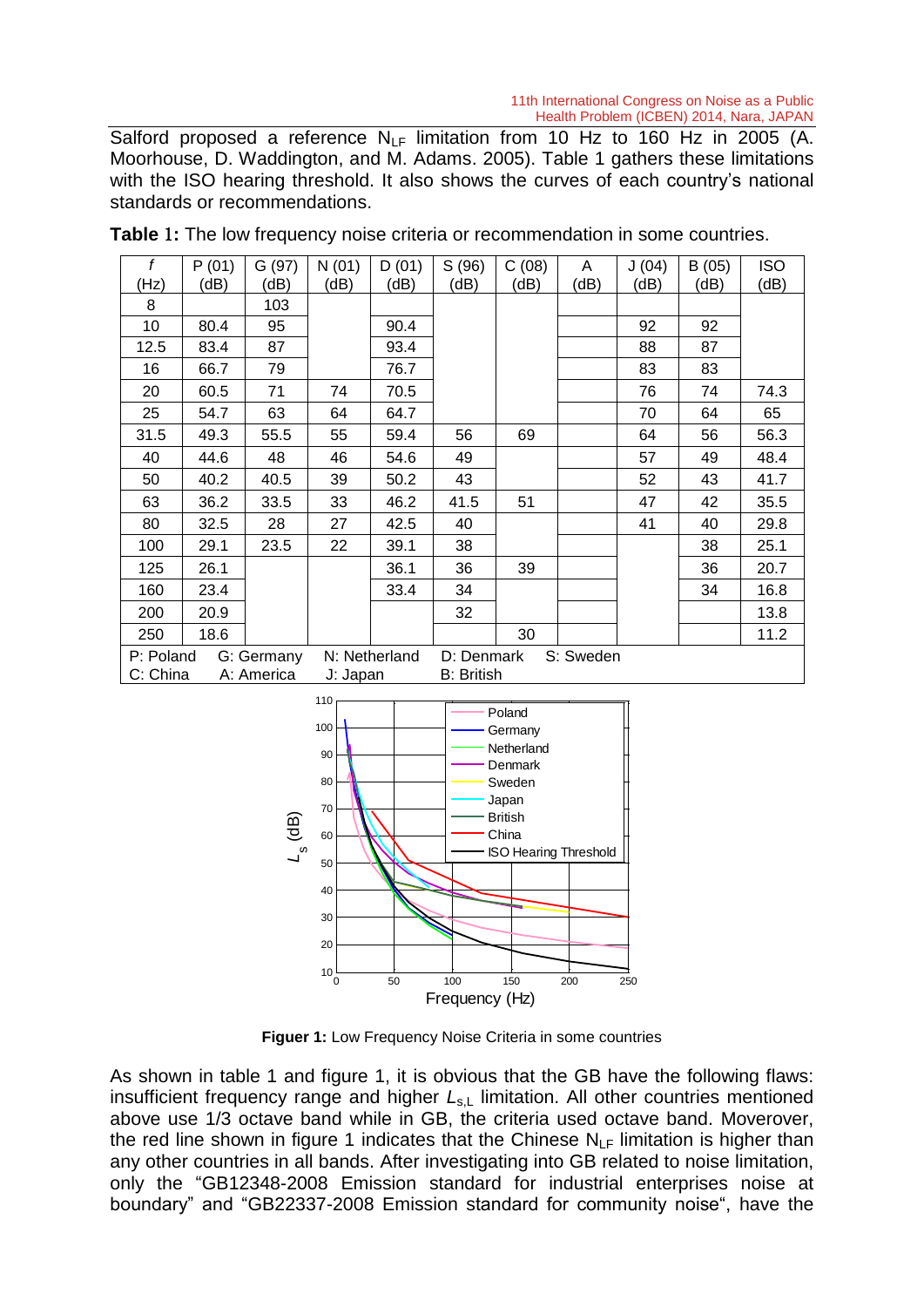detailed limitation of L<sub>s,A</sub> in octave bands from 22~707 Hz, which are issued both in 2008. It is a great improvement based on "GB12348-90 Standard of noise at boundary of industrial enterprises". However, in later issued noise criteria (from 2009 to 2012), the  $N_{LF}$  limitations are still lacking (GB16710-2010, GB 24389-2009, GB 24929-2010, GB 26483-2011, GB 26484-2011, GB 28245-2012). Instead, all of them used L<sub>s,A</sub> as their standards. However, facilities like airplane, motor vehicles and air conditioners can become sources of  $N_{\text{LE}}$ . As a result, no restriction can be applied to manufactories to limit the noise on particular frequency for this kind of products, thus it is difficult to guarantee that sound of noise is small enough on low frequency. While one of the advantages in GB is that it covers a larger range of machine like automatic metalforming machine, hyduralic press, mechanical press, accelerating all-terrain vehicles and so on (referred to figure 2).They are also specific to their particles.





#### **METHOLOGY ABOUT THE ONLINE PSYCHOACOUSTIC TEST**

The online psychoacoustic tests are used to investigate the influence of  $N_{\text{LE}}$  on human working performance with 40 volunteers. Firstly, a special tape (ST) was played back with earphone, according to which the volunteers adjust the volume. Then they cannot change the volume any more. The Hass effect test is following to verify the online psychoacoustic test. Then, 9 different tests with 20 colour recognition problems were given to the volunteers. The first test had not any noise in order to help them get familiar with the operations. Then they had 8 similar tests under different background noise, whose orders were different (random?) among different volunteers. The introduction of the noises was followed in the coming subsection. The accuracies and times were recorded and taken into account as their performance. A Visual Basic program was made to assemble all the procedures and was posted online in order to guide the volunteers to complete the test on internet.

#### **Hass Effect test**

Two identical dial tones were used as the sound tape sources to test the Hass effect. The tape consists of 25 groups and two tones make up one. The internal time between the two tones increases group by group from 10 ms to 70 ms, with the step of 2.5 ms and 1 s interval between the adjoining groups. The volunteers were asked to click a button once they could identify two tones. The duration till they click the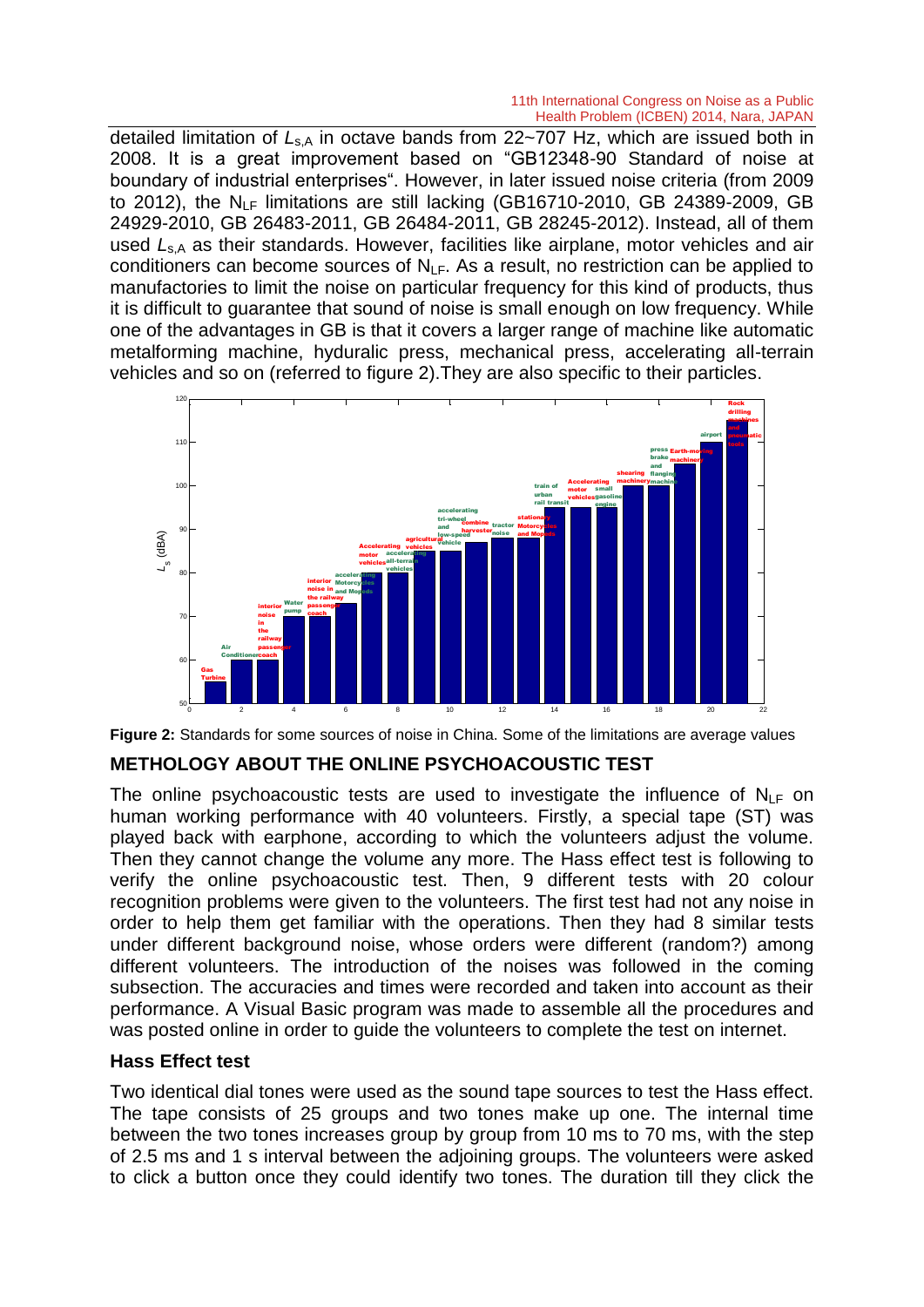button was recorded and the average time would be calculated after the results were gathered.

#### **Noise**

8 different kinds of noises are used separately in 8 different tests. The first 3 noises are the standard noise, including the pink noise (PN), white noise with the same *L*s,A with PN (WNA) and another white noise with the same  $L_{s,L}$  with PN (WNL). The last 5 noises are based on the recording in a construction site by Sony PCM - D50 with 48000 Hz sample frequency and 24 bits precision, near Nanjing University, Gulou Campus. Each of the 5 noises has at least one different frequency component or *L*s. The first one is the original constructive noise (CN), the second and the third ones are the original CN with 200 Hz and 500 Hz high pass filters, respectively, of which *L*s,A are the same with CN (CNA200, CNA500). The fourth and the fifth ones are similar to CNA200 and CNL200. The difference is that they have the same  $L_{s,L}$  with CN (CNL200, CNL500). The 1/3 octave spectrum from 25 Hz to 20000 Hz (30 bands) is shown in figure 3, where the '-L' and '-A' represent the  $L_{s,L}$  and  $L_{s,A}$ , respectively. Figure 3(b) shows that the  $N_{LF}$  plays an important role in the construction noise. All the 8 noises last for 90 seconds to ensure that the volunteers have enough time to finish their 20 colour recognition tasks.



**Figure 3:** The 1/3 octave spectrum of 8 kinds of noise. a) the frequency component of pink noise (PN-L, PN-A) and white noise with the same  $L_{s,A}$  (WNA-L, WNA-A) and  $L_{s,L}$  (WNL-L, WNL-A)with the pink noise, respectively. b) The frequency component of construction site noise (CN-L, CN-A) and CN under 200 Hz and 500 Hz high pass filter, with the same L<sub>s,A</sub> (CNA200-L, CNA200-A, CNA500-L, CNA500-A) and L<sub>s,L</sub> (CNL200-L, CNL200-A, CNL500-L, CNL500-A) with the pink noise, respectively

#### **The sound pressure level**

A speech tape (ST) was played back by the earphone for the volunteers to fix their volume into a comfortable one. Taking the volume of the tape as the reference *L*s, the relative *L*<sup>s</sup> of other noises is shown in table 2.

#### **Colour identification problems**

All the colour identification questions were made up by 3 Chinese characters, red, blue and green, which were in 3 primary colours, red, blue and green randomly. Volunteers were required to choose the characters' colour. Every 20 colour identification questions in 9 lists had the same order of colour and different order of character in order to control the difficulty of each list. The orders of noise were arranged randomly to avoid the influence from it.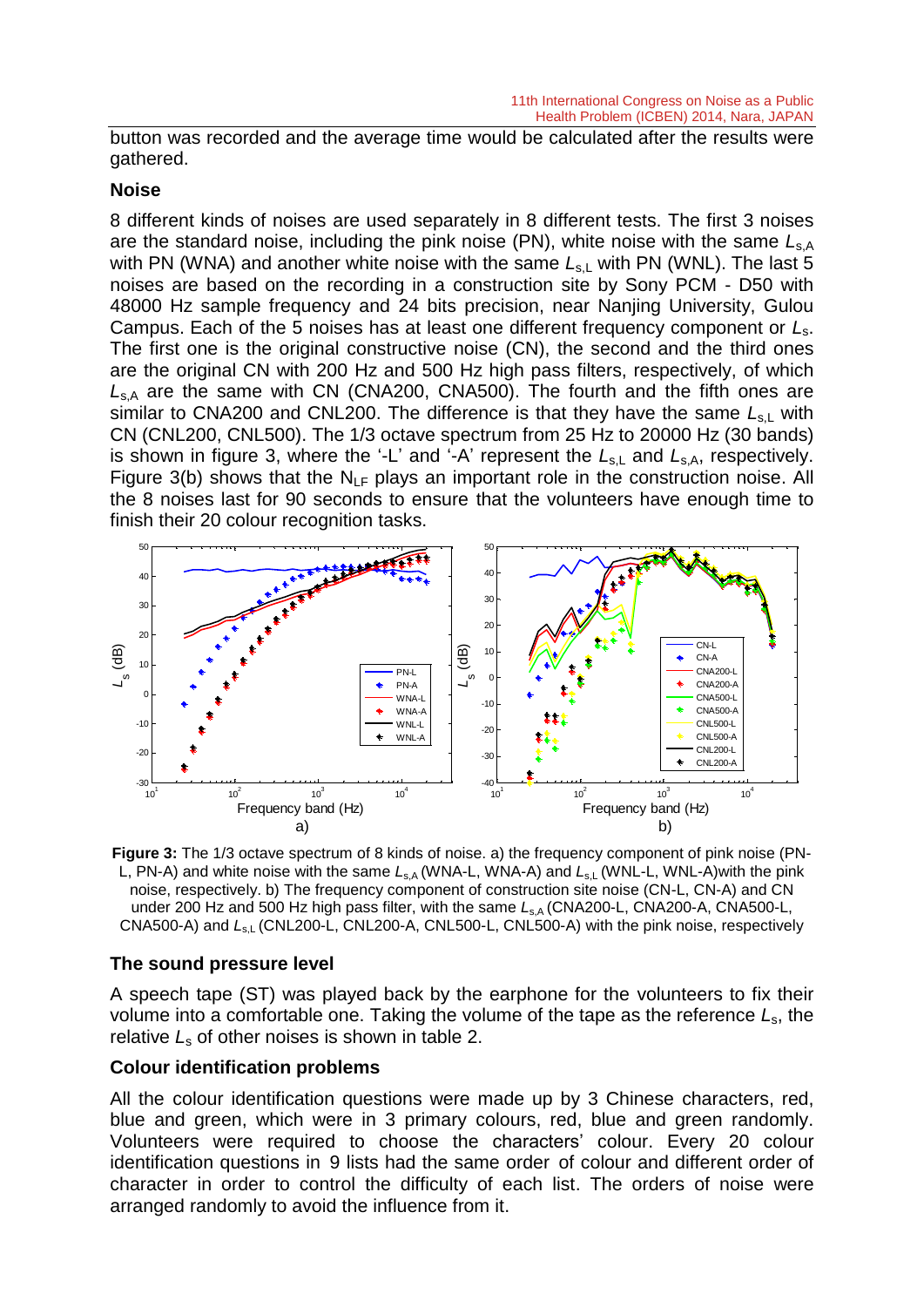| No. | <b>Noise</b> | (dB)<br>$L_{S,L}$ | $\mathsf{L}_{\mathsf{S},\mathsf{A}}$ (dBA) | No. | <b>Noise</b>  | $L_{\rm s,L}$ (dB) | $\mathsf{L}_{\mathsf{S},\mathsf{A}}$ (dBA) |
|-----|--------------|-------------------|--------------------------------------------|-----|---------------|--------------------|--------------------------------------------|
| 0   | SТ           | 0                 | -3                                         | 5   | <b>CNA200</b> | $-5.6$             | $-6.6$                                     |
|     | PN           | $-3.7$            | $-6.0$                                     | 6   | <b>CNA500</b> | $-6.6$             | $-6.6$                                     |
| 2   | WNA          | $-4.8$            | $-6.0$                                     |     | <b>CNL200</b> | $-3.7$             | $-4.7$                                     |
| 3   | <b>WNL</b>   | $-3.7$            | $-4.9$                                     | 8   | <b>CNL500</b> | $-3.7$             | $-3.7$                                     |
| 4   | CΝ           | $-3.7$            | $-6.6$                                     |     |               |                    |                                            |

**Table** 2**:** The relative volume of other 8 different noises with the ST.

# **DATA ANALYSIS**

#### **Hass Effect Result**

Using the data collected from 40 volunteers, the average time of identifying 2 different sounds  $T_H$  equals 9.80 s. Since people take time to respond to the sound, the  $T_H$  should represent the 9 s' group, taking the int part. As arranged, the group shows at  $9<sup>th</sup>$  second is the 10<sup>th</sup> group, whose internal time is 32.5 ms, which matchs the classic result that people can identify two identica sound (same *L*<sup>s</sup> and frequency component) when their interval time is longer than 30 ms. Since the interval time is a relative parameter, this result has verified the online psychoacoustics test that it measures the relative data in some extent.

### **Working Performance under Different Noises**

In order to figure out their performance, the 16 average scores, which represent the average working performance (time and accuracy) under 8 different noises, were calculated from 40 volunteers' data. To normalize these average times, the total average time was calculated and was divided from 8 separate average times, based arologie and the calculation and the annexation of opparate arologic annoy, succession which the time ratios under 8 different noises were calculated. The accuracy ratios were also calculated from 8 separate accuracies under 8 different noises in the same were also calculated from o separate accuracies under o ullier<br>way. The normalization individual variations were summarised.

As shown in figure 4(a), it is obvious that the accuracy ratio has the opposite variation trends with the time ratio except the change with No.4 and No.5. To enhance the performance, time ratios were subtracted from the accuracy ratios, which were defined as performance ratio, was plotted in figure  $4(b)$ .



**Figure 4:** the working performance, including Accuracy Ratio, Time Ratio and Performance Ratio, under different kind of noise

higher than 3150 Hz, which is the most sensitive frequency to human being, also  $\sim$ 0 and *L*<sub>s,L</sub>, which means that the *L*<sub>s,A</sub> or *L*<sub>s,L</sub> could not represent their influence, the No. 1 to 3 will be analyzed firstly. It is clear that the working performance under the lo.<br>ink<br>am<br>ave have the same  $L_{s,A}$  or  $L_{s,L}$ , the white noise with a much higher  $L_s$  when frequency is pink noise envirements is higher than the one under the white noise with identical  $L_{s,A}$ same evidence could be found among No.4, 5 and 6, and 4, 7 and 8. Since they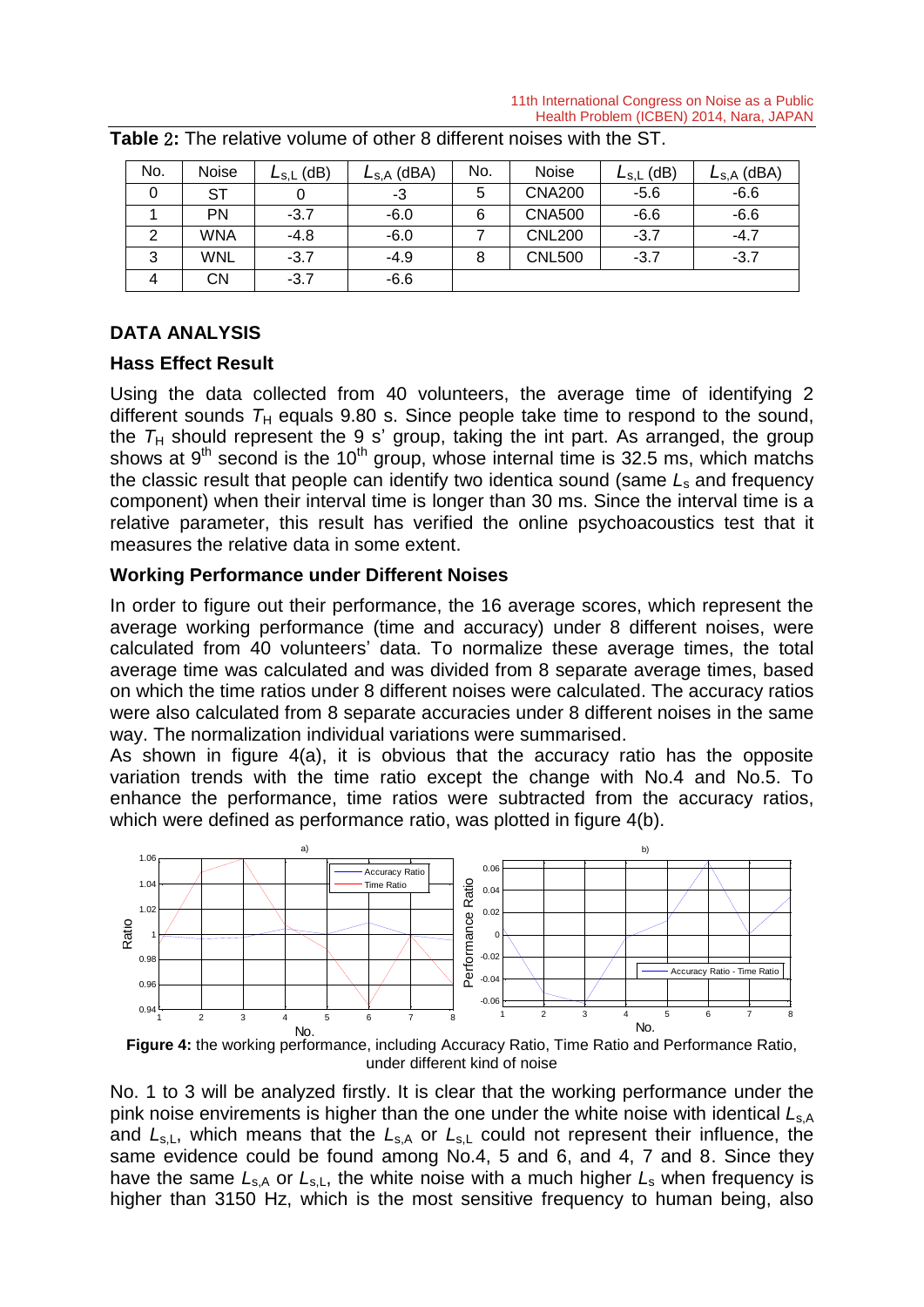does harm to human performance. This result shows that either  $L_{s,L}$  or  $L_{s,A}$  could not present the influence of the noise to working performance individually, which is the flaw in the GB. Focus on No. 2 and 3, since they have the same frequency component and noise No. 2 is 1.1dB lower than noise No. 3, the working performance of No. 2 is slightly higher than No. 3, which has been shown in figure 4. It verifies the accuracy of our result because higher noise means worse working performance between 60 dB to 70 dB, and the same evidence can also be found between performance ratio No. 5 and 7, and No. 6 and 8, whose *L*<sup>s</sup> differences are 1.9 dB and 2.9 dB, respectively.

Secondly, focus on No. 4 to 8. Since No. 5 and 6 noises are consisted of No. 4 noise with 200 Hz and 500 Hz high pass filters respectively, the low frequency component of No. 4 is more abundant than that of No.5 and 6. Because of the same  $L_{s,A}$ , the  $L_s$ of higher pitch of noise No.5 and 6 is higher than that of No.4. The high pass filter, distributes over the frequency higher than 200 Hz (0.1 dB higher in the left 19 bands) and 500 Hz (0.5 dB higher in the left 15 bands). So the *L*<sup>s</sup> differences on higher pitch among noise No.4 to 6 are quite small that people could not notify. And their difference mainly appears on the low frequency. Demonstrated from figure 4(b), the working performance of No. 5 and 6 are all higher than No.4. The same phenomenon could be found among No 7, 8 and 4.

The above analyses are based on the average data. Since the equipment among each volunteers was different, especially the frequency response of each earphone and sound card, the individual data may also be valuable. Every 2 scores among the 8 of individual data were compared and the comparisons results are shown in figure 5. In figure 5, (6>=7) means the Performance Ratio under noise No. 6 is no lower than the one under noise No. 7.



**Figure 5:** Result of Individual data comparison. The red bar present the percentage of No A higher that the one of No B (A and B shown in brakect). The blue bar present the two percentages are equal.

Even the situations vary among each individual volunteer, at least more than 50%, 9 groups more than 62% of the relationships match that relationships conclude from the analyses of average data. What's more, focusing on group 4 and 5 in the comparisons, nearly more than 70% individual data shows that people have worse working performance under noise No.4 than that under noise No.5 and No.6. And the only difference among Noise No. 4, 5 and 6 is the frequency component that noise No.4 has more low frequency energy than any other noise. All these evidences indicate that  $N_{IF}$  (25 Hz to 200 Hz) definitely does special harm to human working performance.